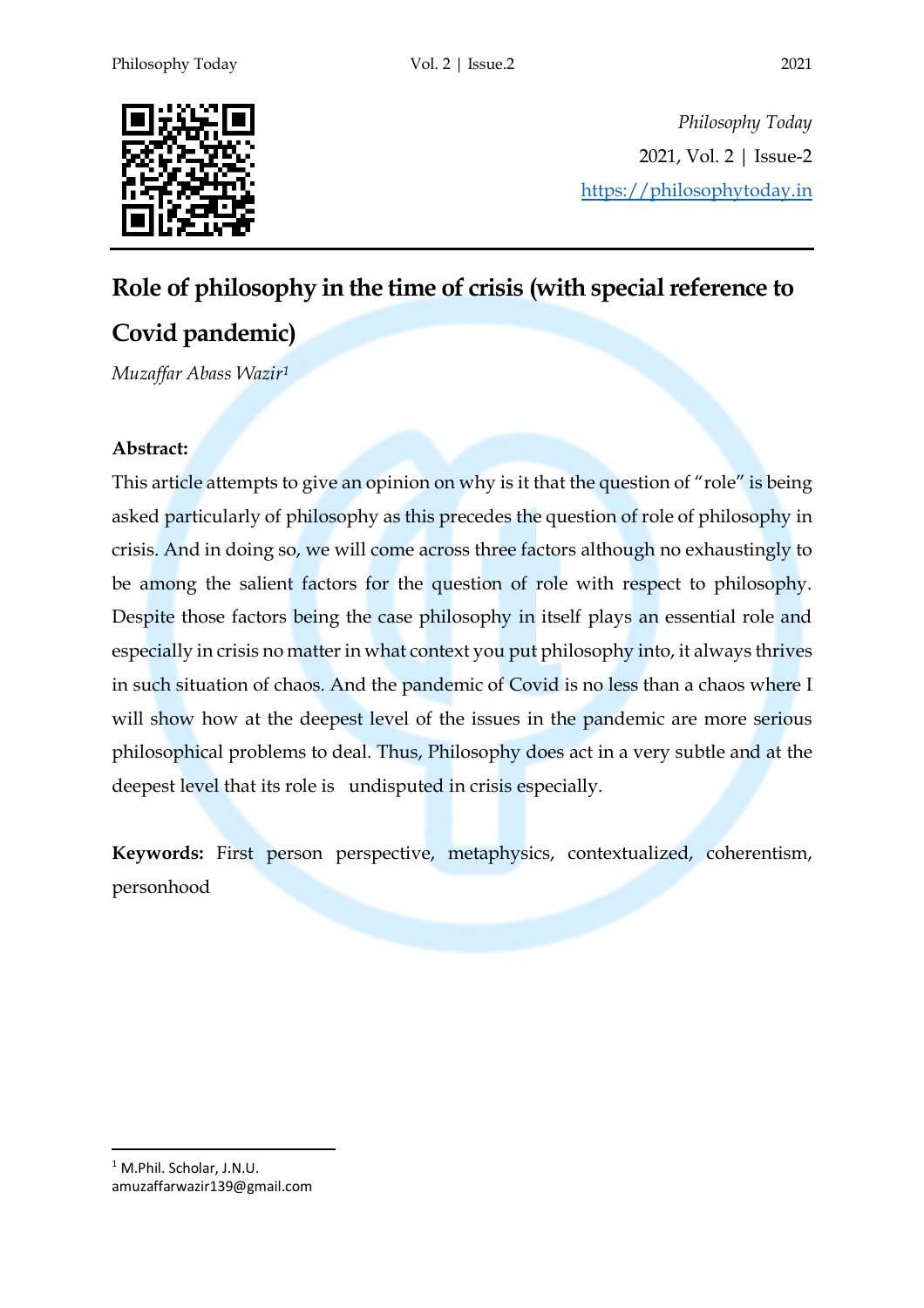#### **Introduction:**

Prior to the effort of giving an opinion on the above topic whose semantic and syntactic structure in its bare form is that of a subordinate clause, which could be interpreted both to form an interrogative remark as well as an assertion. But since one has to make the above topic as its theme it is more appropriate to consider that in the interrogative form i.e. "what is the role of philosophy in the time of crisis (with special reference to Covid pandemic)?" But before that we must first ask ourselves one more basic question in general and that is, why is it the case that such a question of "role" is only asked with respect to the discipline of philosophy generally. And then we will deal with the main theme of the topic in the context mentioned above. It is important to have clarity on the question of "role" being asked generally in philosophy because an answer to this question might reveal why it is that we have such themes for philosophers to write on and that too happens without raising an eyebrow. For that we must need to know the term "role", what does it mean, when people use it and in what context. Both its lexical and contextual meaning of the term "role" is with respect to its functioning, so to ask one's role is to ask what it/one does. And this contextual as well as lexical meaning is true for every discipline and

questions of such kind are never generally asked of other disciplines other than philosophy.

#### **Role of philosophy**

 The reason that role oriented question is never asked (I think so) of other disciplines be it physics, biology, mathematics and even literature or any other interdisciplinary one is because of their respective realm being clearly specified and very well demarcated. And no problems in one discipline is capable of shaking the foundations of the other disciplines, even though they could amend or clarify their work citing works of other disciplines (especially in interdisciplinary courses) in a way that their work does not transcend their respective realm. Despite this being the case a third person (who is not acquainted with the discipline) could still ask a role oriented question due to its ignorance but in the discipline of philosophy, even the first person (philosopher) him/herself asks the role oriented question despite being so acquainted with philosophy. And also experts in other disciplines inquire along these lines with the connotation of existential one and such is the issue at hand that we need to address and elucidate to proceed further in this article. The very fact that philosophers and students of philosophy are asked to write an essay on the role of philosophy in the time of crisis in the context of the Covid pandemic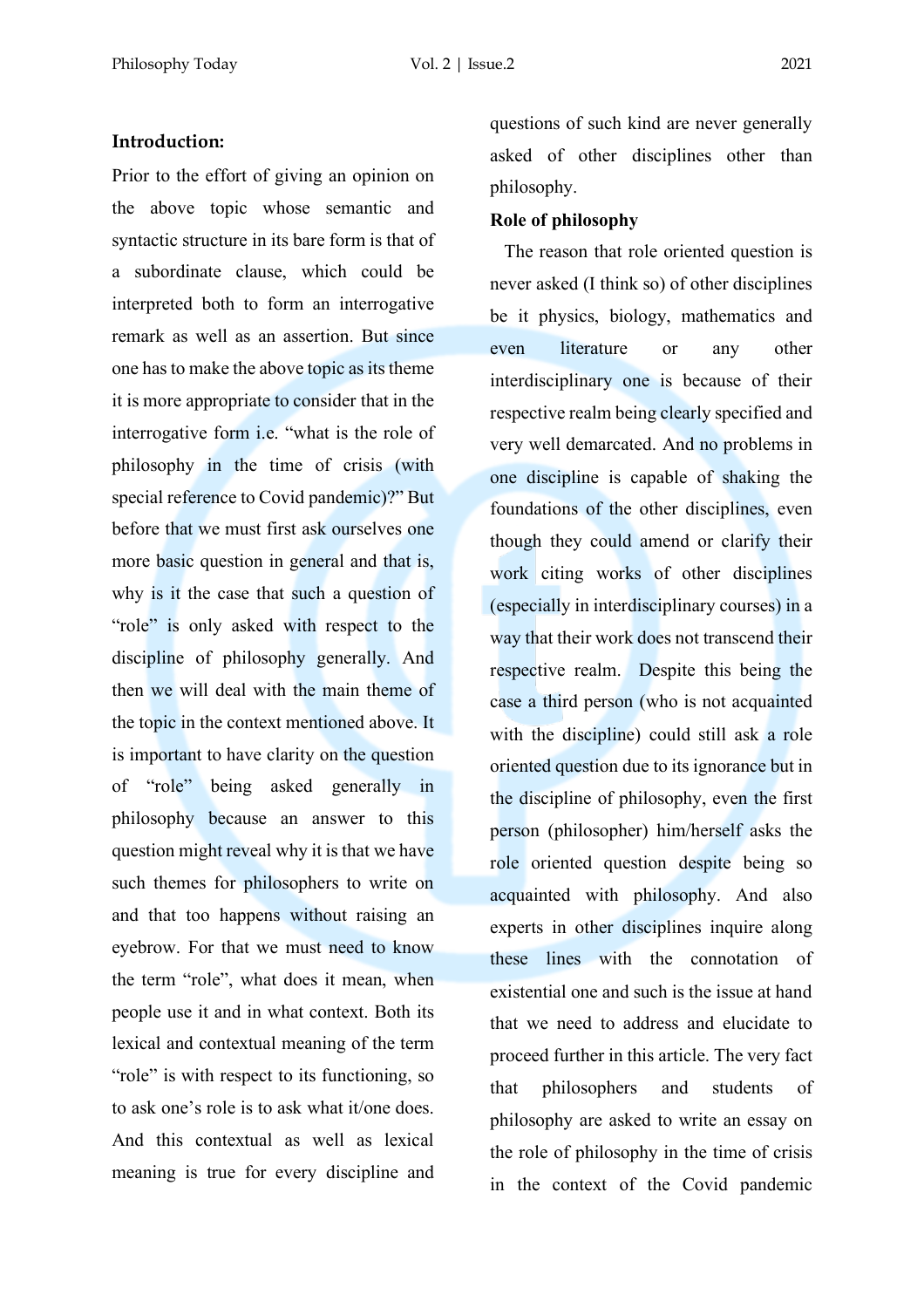substantiates the point of asking role oriented questions from first person perspective (that is philosophers).

 Now let us try to understand the salient factors that are responsible for such an inquiry from both experts in other disciplines or from the first person perspective itself. There seem to be three important factors in determining, even for a philosopher to ask the role question. The three mentioned factors are not meant to suggest that they exhaust such factors, first, unavailability of a definition of philosophy. The question of the role itself has to do with the definition of philosophy or to ask what it is that philosophy does is also to ask what the definition of philosophy is to a certain extent. And any philosophers would agree that it is quite to a certain extent impossible to confine the definition of philosophy although we could agree on certain characteristics like philosophy being a Meta account, a foundational one, etc. but these characteristics are far from the conception of a definition. And as a result, there is always in the non-philosophical world a misconception of baptizing an act or term or entity as either philosophical or philosophizing in a demeaning sense. Second, the underlying potential in its subfield of becoming an independent discipline or specialized field in itself, when we look at the history of philosophy especially in western this tendency of an

offshoot of philosophy becoming an independent or specialized field is quite evident. The topics concerned to Thales, Socrates, Plato, Aristotle, St. Augustine, Descartes, Hume, etc were related to making sense of their surrounding by trying to know the origin of the world, the fundamental particles, the conception of God, the process of knowing something, mathematics etc. And now when today we look at these questions or disciplines or terms they all in themselves are looked at either by different disciplines or are in themselves different disciplines in itself. And they no longer form any sort of relation to philosophy (historically one could trace) as such although philosophy does attach its relation to any discipline it wants because of its Meta characterization. And such tendency allows the discipline of philosophy itself to be looked at as once a means to achieve something and not relevant now. Even today when we look at reality and bring forth the metaphysics of Leibnitz with respect to reality and the conception of fundamental particles, these are no longer considered substantial enough to be considered although not conclusively refuted either. And it is rather looked as if it is a romantic intellectual output of someone endeavouring to make sense of reality which now is being catered by physics in a very detailed and independent way. Third, both third and second are kind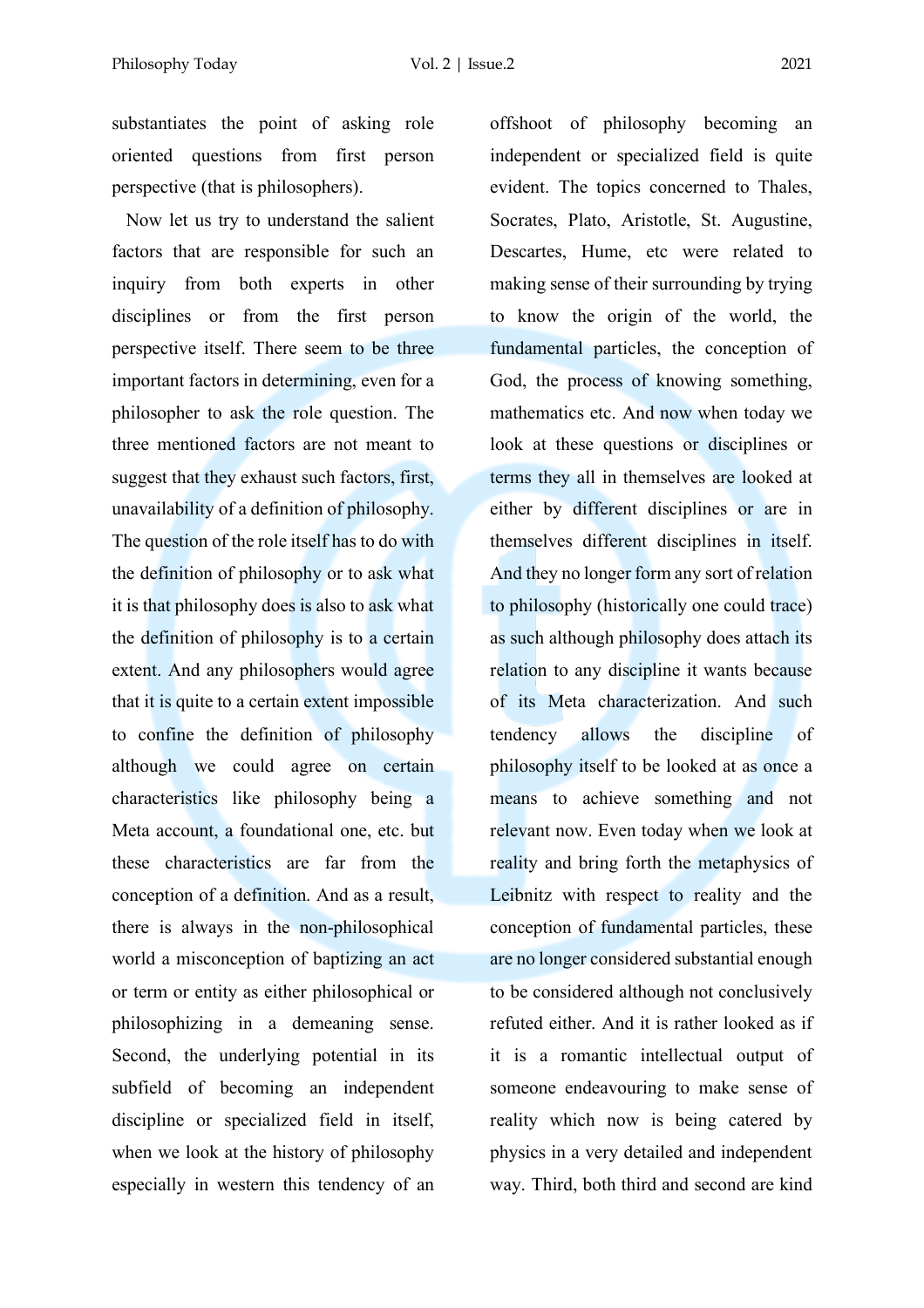of linked together, the reducibility of any philosophical inquiry into a kind which is catered by a non-philosophical discipline. Consider the inquiry with respect to how the mind works today although this field is being explored at a much larger level these days but within it so many inquiries are catered by neuroscience, psychology as well as cognitive science. And in the same respect metaphysical inquiries related to fundamental particles are now being investigated by physics, inquiry regarding human beings is also being reduced to an inquiry by biology although not all of them. But such trends are allowing philosophers to speculate or even to ask whether any inquiry of philosophy would remain as philosophical at all or could it again be reduced to inquiries catered by other nonphilosophical disciplines. This third aspect is also highlighted by experts in other fields of discipline. Based on these three factors, both a philosopher and an expert in other disciplines might wonder whether philosophy is just a romantic intellectual rigor or an activity that one is unconsciously addicted to and to keep the rigor alive philosophers problematize it in a way that no other disciplines are able to handle such problems. Well these are although speculations from philosophers' sides too and allegation from other experts, that is allowing both philosophers and nonphilosophers to ask the question related to role with respect to philosophy.

## **Role of philosophy re-established and the notion of crisis**

 Despite the above factors being the case, there is still a significant role of philosophy that can be asserted and in times of crises, the need is further exacerbated. Now to get hold of this aforementioned sentence one needs to know what does it mean by the term "crises" and when do we consider a situation as a "crisis". Situations that could be termed as a crisis could be both as concrete as hunger, malnutrition, falling economy, etc as well as, as abstract as that of a mathematical one. So that means we need an interpretation of the notion of the crisis itself in a context of philosophy or how the crisis itself could be philosophized and this will allow us to get back our lost confidence due to the above section sectionized as "the role of philosophy".

 Crisis here is equivalent to problems, problems in philosophy, and problems in mundane lives, problems in every field at a functional level and also in any other disciplines. Whatever be the problem or crisis which philosophy is capable of handling due to its dynamicity in a different way. Take for instance the case of social groups that sociologists, political theorists or scientists talk about without an in-depth understanding of what a social group itself is or how it is formed. And this question of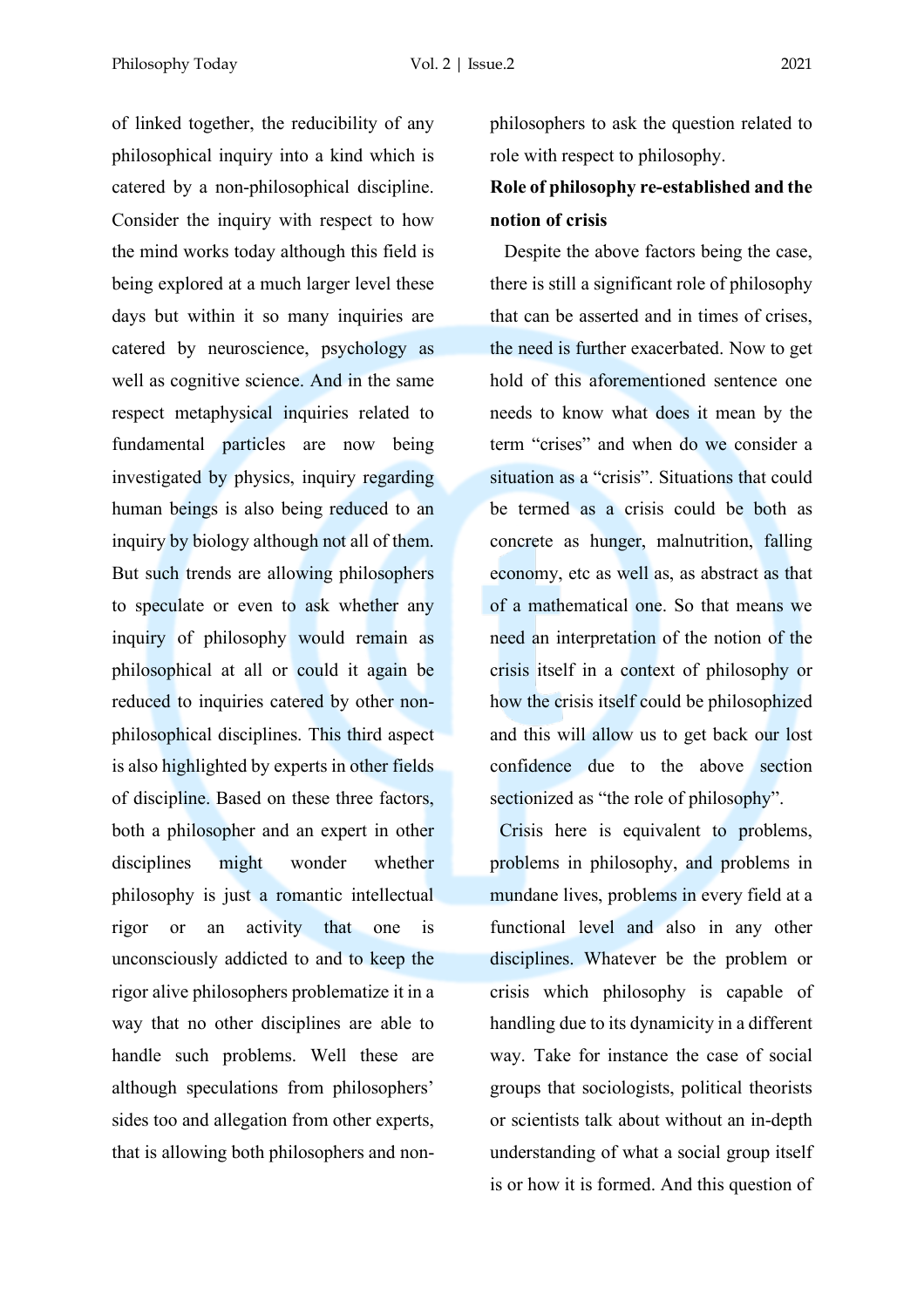Philosophy Today Vol. 2 | Issue.2 2021

social group is looked at by philosophers and the discipline if one would classify it as is called "Social Ontology ''. This is an instance of dynamicity of philosophy. Due to philosophy's non confinement in terms of a definition (either lacking one or don't have one), its dynamicity allows itself to be rejuvenated in whatever way it wants to be, be it in the form of a meta account, foundational one or an auxiliary one etc. It nowhere leaves anything unanalyzed if it wanted so and such is its potency. And in terms of crises it allows the kind of analysis that no other discipline is capable of, be it an insight or a novel approach in any sphere of life. It could deal with an in depth potency to analyze a concept as superficial/trivial as a customary greeting or as complex as quantum mechanics or mind. The role of philosophy personally I would say is incommensurable because of its pervasiveness in other discipline and the amount of impact it had in changing the views of other discipline as well as its own purely philosophical problems like problems in metaphysics with respect to ontology, the issues of a possible world in logic, the objectivity of moral principles in ethics and so on. No other discipline has this much of dynamicity in terms of both its pervasive nature as well as its own significance of philosophical problems. So it could be said that philosophy does thrive in crisis as one of my professors used to say

that "philosophy always thrives in strife" in whatever context you would like to put it. The notion of crisis in itself is very general and as mentioned at the outset of this paragraph it varies from concrete to abstract so any role in terms of crisis must first contextualize the crisis itself to give an account of the role in that particular crisis. And this allows us to get to the issue of the crisis contextualized in the Covid pandemic where we have to identify the role of philosophy as such.

## **Role of philosophy in the crisis of Covid pandemic**

 The Covid pandemic unveiled to us that we have come so far and yet we are so behind in every aspect be it life itself, science, society, polity etc. It was among those crises for whom the question of where do we locate the crisis of this pandemic is inappropriate. But rather the question should have been where the crisis of pandemic cannot be found, and the answer is more likely to be nowhere and that is how pervasive it has been in its influence for more than a year. Now what is there for philosophy to offer in such conditions where it seems the pandemic itself has rendered many disciplines to a certain extent for the time being practically irrelevant? To look at the role of philosophy in the pandemic crisis one must give an account of the crisis that is prevalent in the pandemic despite being the fact that it has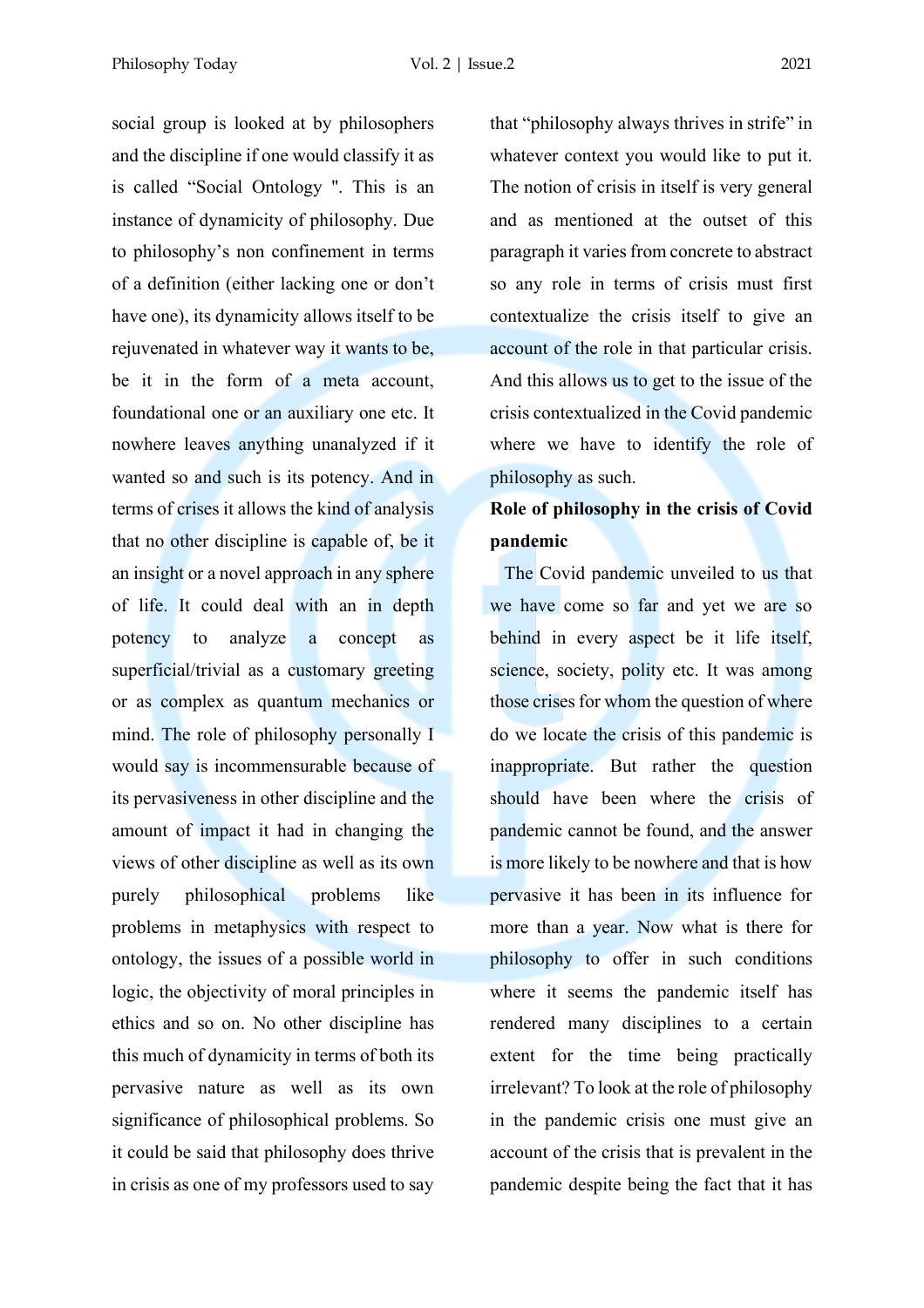left every aspect in chaos under its influence. So let us look at a few crises that are left unchecked by many and yet are having the most underlying and overarching influence on the whole human population and which on analyzing seem to have philosophical problems at its core or associated with it. But before that one must keep in mind that in the Indian context philosophy is about how to live a life so there the very notion of philosophy having any role is inappropriate because of the very intrinsic nature in which they let their philosophy to determine their way of living, be it the orthodox or unorthodox school of thoughts.

 Let us first consider the issue of different theories/alleged theories purported with respect to certain events regarding Covid and with respect to Covid itself especially in India that had no relation with truth in a colloquial sense. Not only during pandemic but generally the issue of fake news/theories is of huge concern and especially such news/theories exacerbate the crisis undermining the efforts to curb the spread of pandemic. And it is this issue that I will cater to which I believe that at the very root of such an issue is a problem purely philosophical in nature. The issue with fake news/theories is that a large section of the population sometimes believes in it which has repercussions of far greater significance than is acknowledged.

Now to handle this issue one must ask oneself why is it that people believe in such fake news/theories and on analyzing in depth one would realize that the issue is purely epistemological where the general question that incorporates the above mentioned question is, when is it justified for one to hold onto a belief? and this is precisely the issue of believing fake news/theories because the other set of beliefs that a person holds seem to be in coherence with the fake news/theories as a result one believes that to be the case and that brings us to the problems or issues related to coherentism in epistemology which says that one is justified in holding a particular belief if it coheres with the rest of the set of beliefs. And to counter such fake news we have a fact-checker in place either freelancer or part of state machinery which looks at the correspondence of the alleged fake news/theories with the facts and this would make one understand that the issue at the very core is a confrontation between foundationalism and coherentism. Where the very possibility of believing in fake news/theories is stipulated and felicitated by the principles of coherentism and foundationalism acts as an anti thesis to such approach. And one may not need to go beyond this in asserting how our beliefs are responsible for our actions and so in a crisis like that of a pandemic one must acknowledge the issue of alleged theories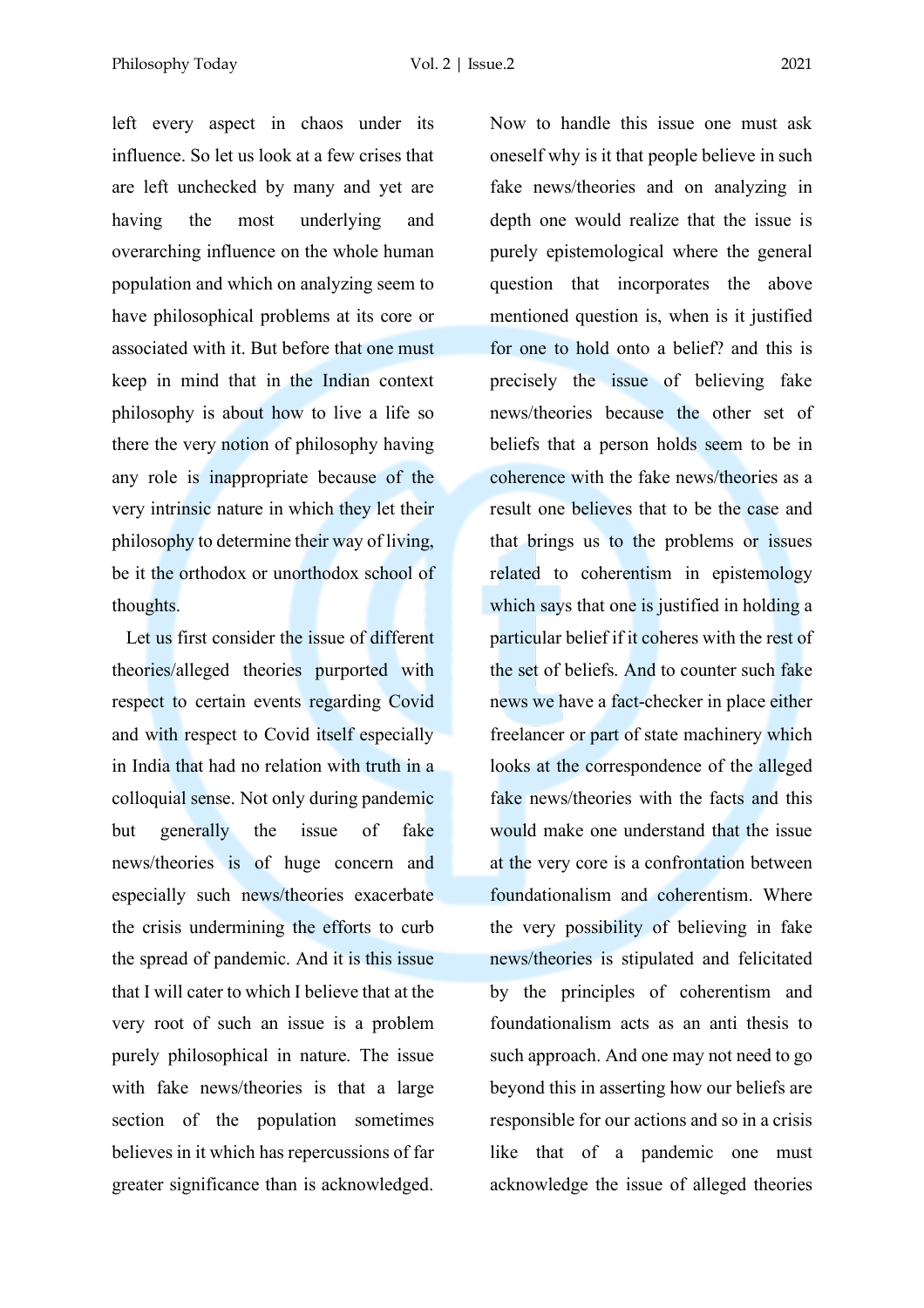as a significant deterrence to any effort of curbing the pandemic.

 Another issue at the core of the pandemic which is of huge importance is the very issue in biology or medical science and that is the probabilistic and statistical nature of medical science. It is general information in the public domain that the nature of treating Covid patients and the drugs given to them have changed over the period of time and more and more changes are being considered based on the efficacy of the treatment. Here this variation in treatment is very peculiar to biology or medical science and at its core is a simple philosophical problem to consider and that is the absence of universal laws in biology or medical science which otherwise allows science to be conclusive to a large extent despite the syntactic form of such laws having contingent statement characteristics. And these issues are considered not by biologists or medical scientists but by philosophers who deal with philosophy of biology or philosophy of science. And their main concern is always to know how it is that biology being incapable of having laws is yet alleged to have an explanation and where would one determine and demarcate the correlation from causation, the coincidence from causation etc. And the pandemic has again reinforced these questions to be prioritized for the philosophers working in the realm of biology and these are issues by no means small in such a crisis.

 Although there are issues within the crisis of pandemic where philosophy is deeply ingrained but due to the succinctness of this article I will consider one more issue as a concluding remark for this article and that is the issue of subjecthood or personhood. The pandemic has unfortunately taken lives in great numbers and those who succumbed to Covid were registered as a number in the records of government data as if their whole personhood or subjecthood was squeezed and confined to a mere abstract number in a record book. The number in the data could not incorporate the kind of person that human being was and the emotional toll his/her family faced when death devoured him/her. As a result, numbers were being recorded incessantly and insensitivity was percolating in the society as if we do not participate in the personhood and subjecthood of each and every human being due to our commonness of being human. Such issues are very philosophical in nature to deal with and of great importance to allow individuals to understand that the personhood and subjecthood is not confined to the body of someone who died but rather it is a shared one with no boundaries. And we must acknowledge it to have a society that is more empathetic than sympathetic and thus more sensitive to each other.